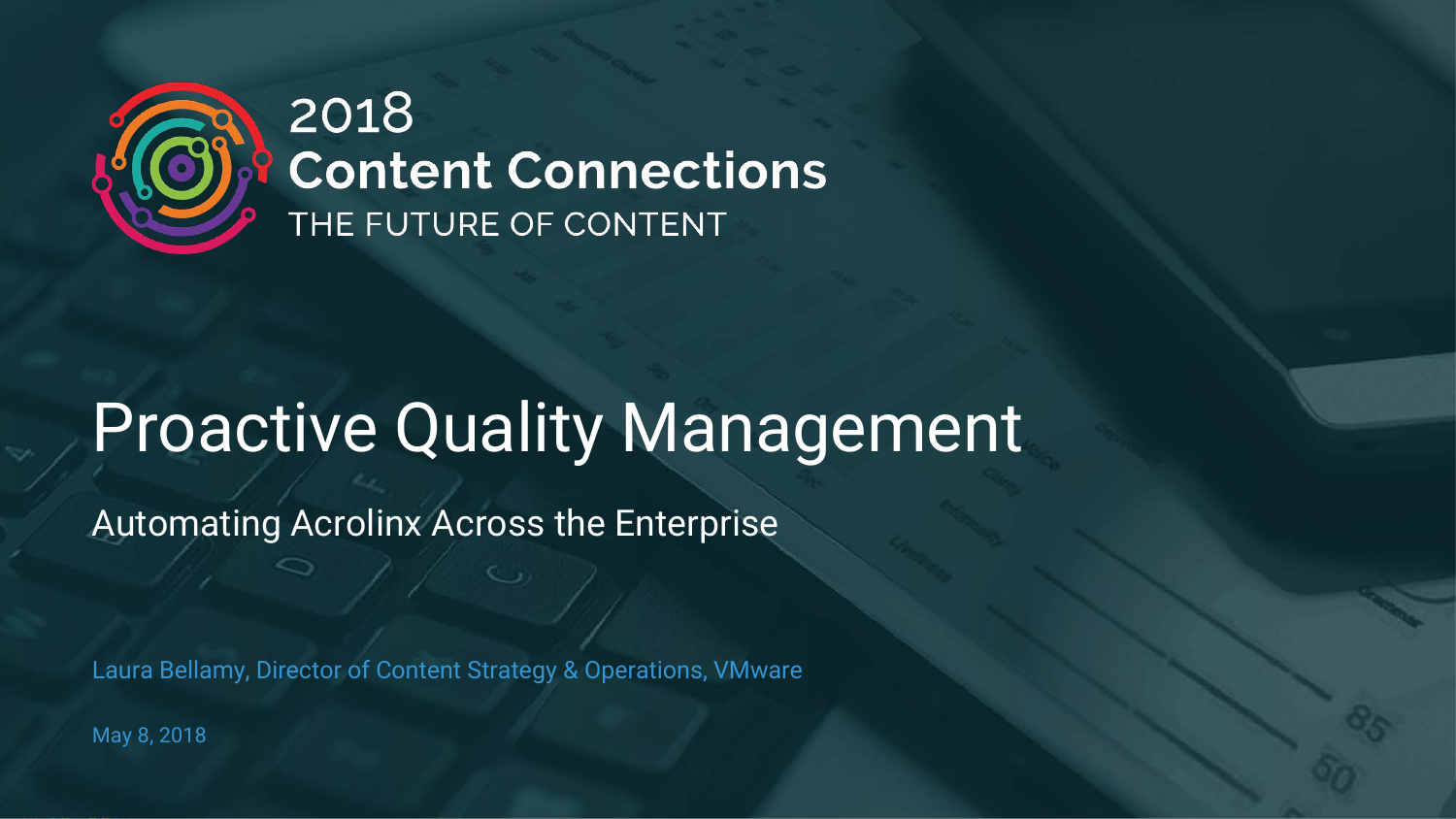### VMware Content Strategy & Operations Mission

Lead the creation and implementation of repeatable processes and innovative technologies that deliver scalable content solutions for providing industry-leading CX.



standards and platforms that enable teams to efficiently develop and deploy information.

technologies that empower teams to make real-time decisions about content quality, value, and priority.

Deliver assets that enrich the customer experience and increase content value.

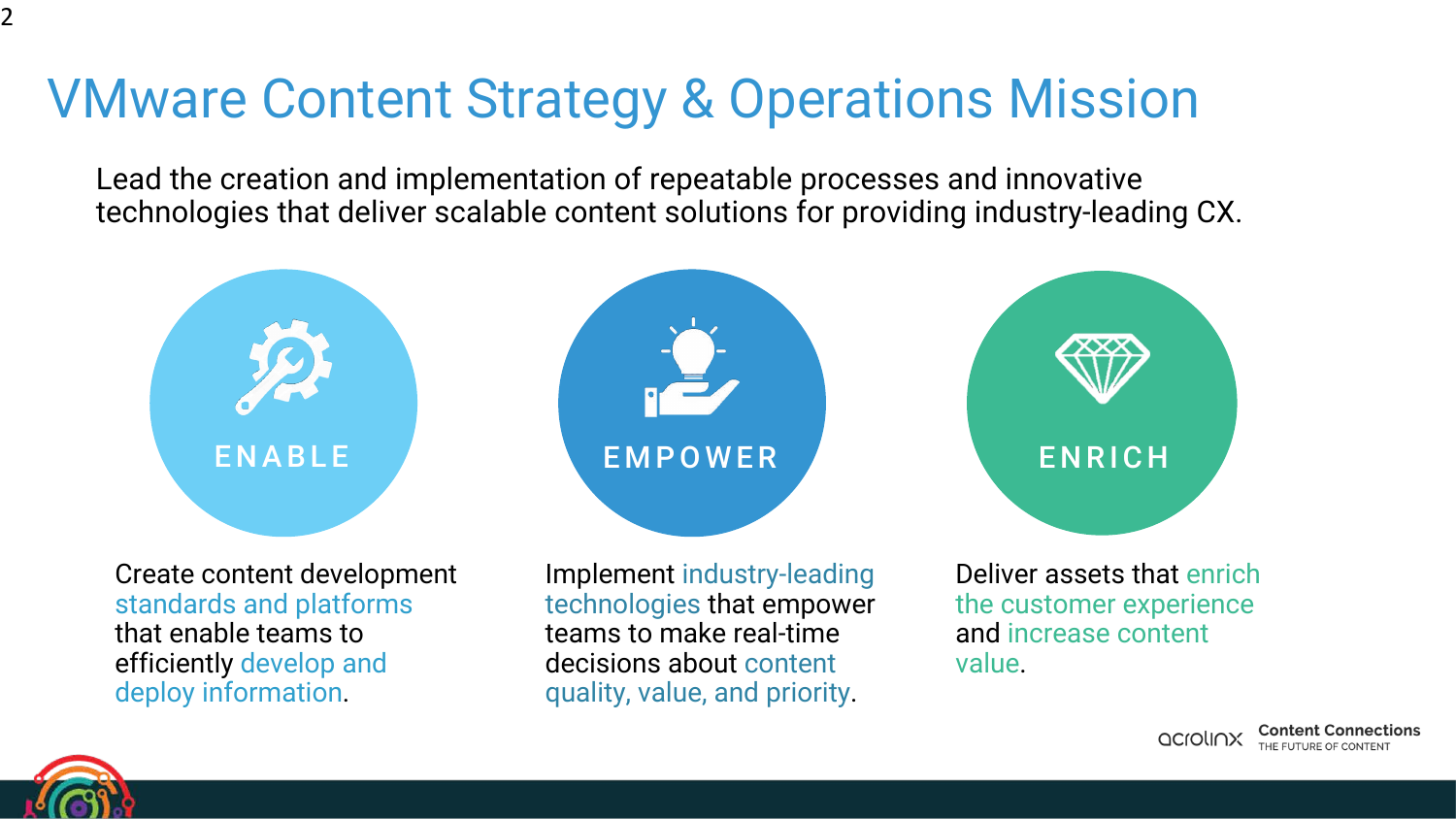# Content Quality Challenges and the Need for Change

- $\checkmark$  Human editors struggled to cover the content scope
- $\checkmark$  Release cycle times were too fast for traditional editing
- $\checkmark$  Writer volatility meant constant training was needed (new hires, contractors)
- $\checkmark$  SME authors didn't care about our style guide
- $\checkmark$  Non-native speakers had challenges with content quality
- $\checkmark$  No quantitative way of reporting quality as a KPI
- $\checkmark$  No real-time understanding of customer-facing content quality
- $\checkmark$  Content standards and terminology are living documents and we struggled to keep them current

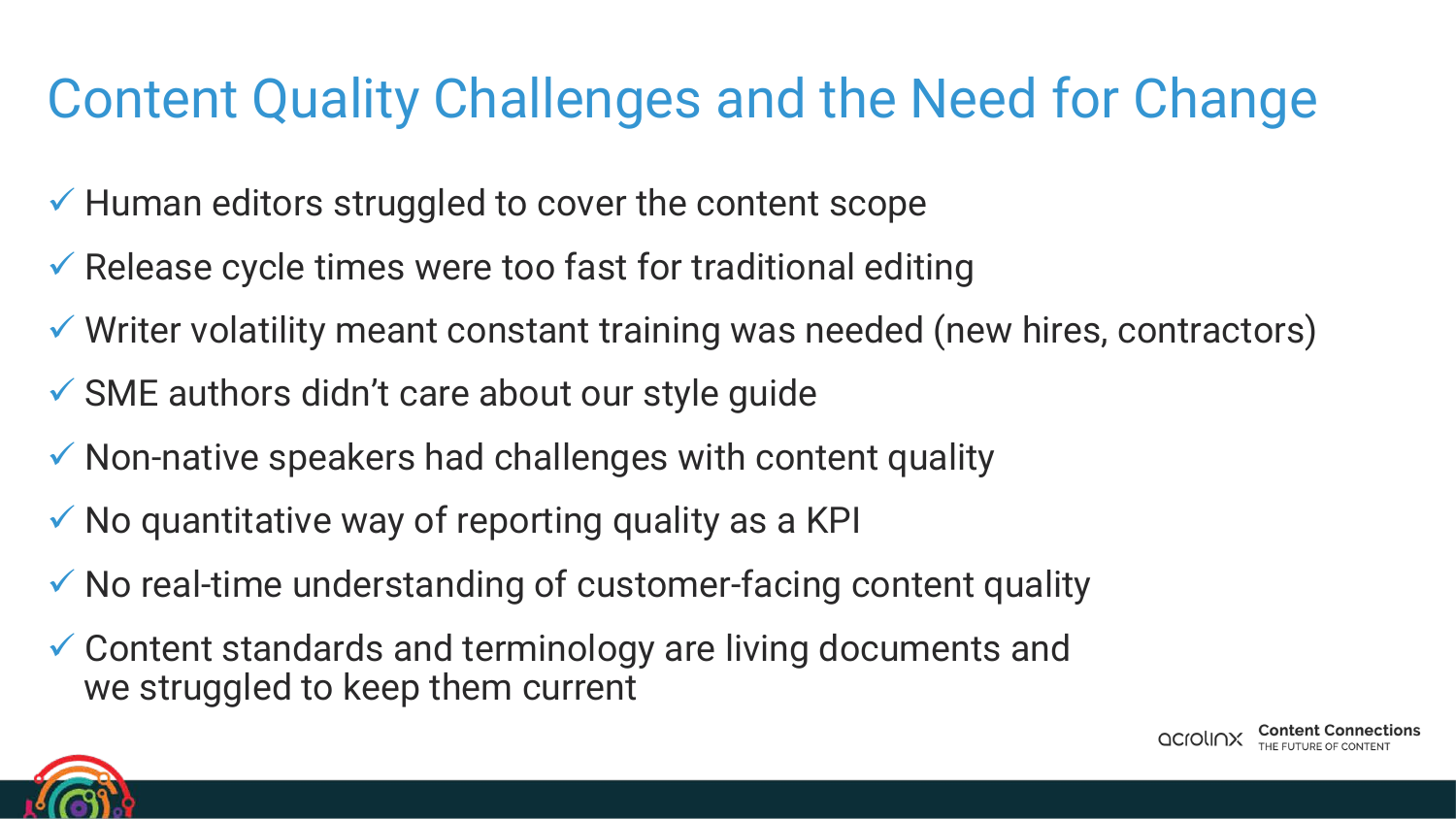

- **Scalability:** Improve scalability and authoring efficiency by automating scans throughout the content lifecycle.
	- **4** enterprise content teams in Acrolinx program Product doc, Support, UI Strings, Tech Marketing
	- **10** R&D business divisions using system
	- **3,754,650** issues flagged in 2017
	- **603,477** checks completed in 2017
	- **35,136** UI strings checked in 2017
	- **187,444,550** words checked in 2017
	- **2,200** average checks/day in 2017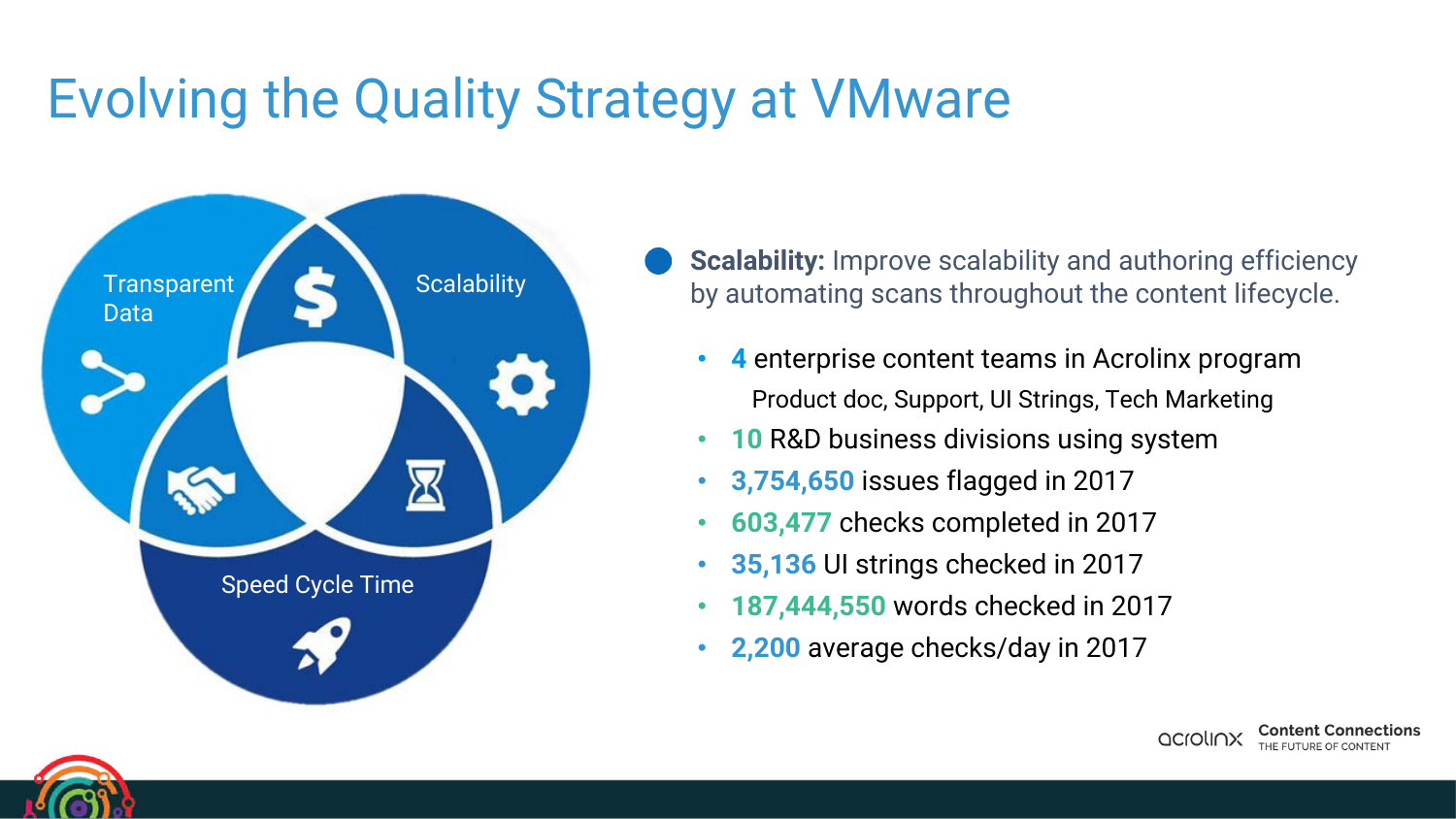

**Data Collection and Reporting:** Comprehensive scan of all content to gather baseline data, establish transparent reporting, and track trends.



#### Overall Quality Metrics Summary





### Quality Metrics by Product



#### Tone By Product

Quality Metrics by BU



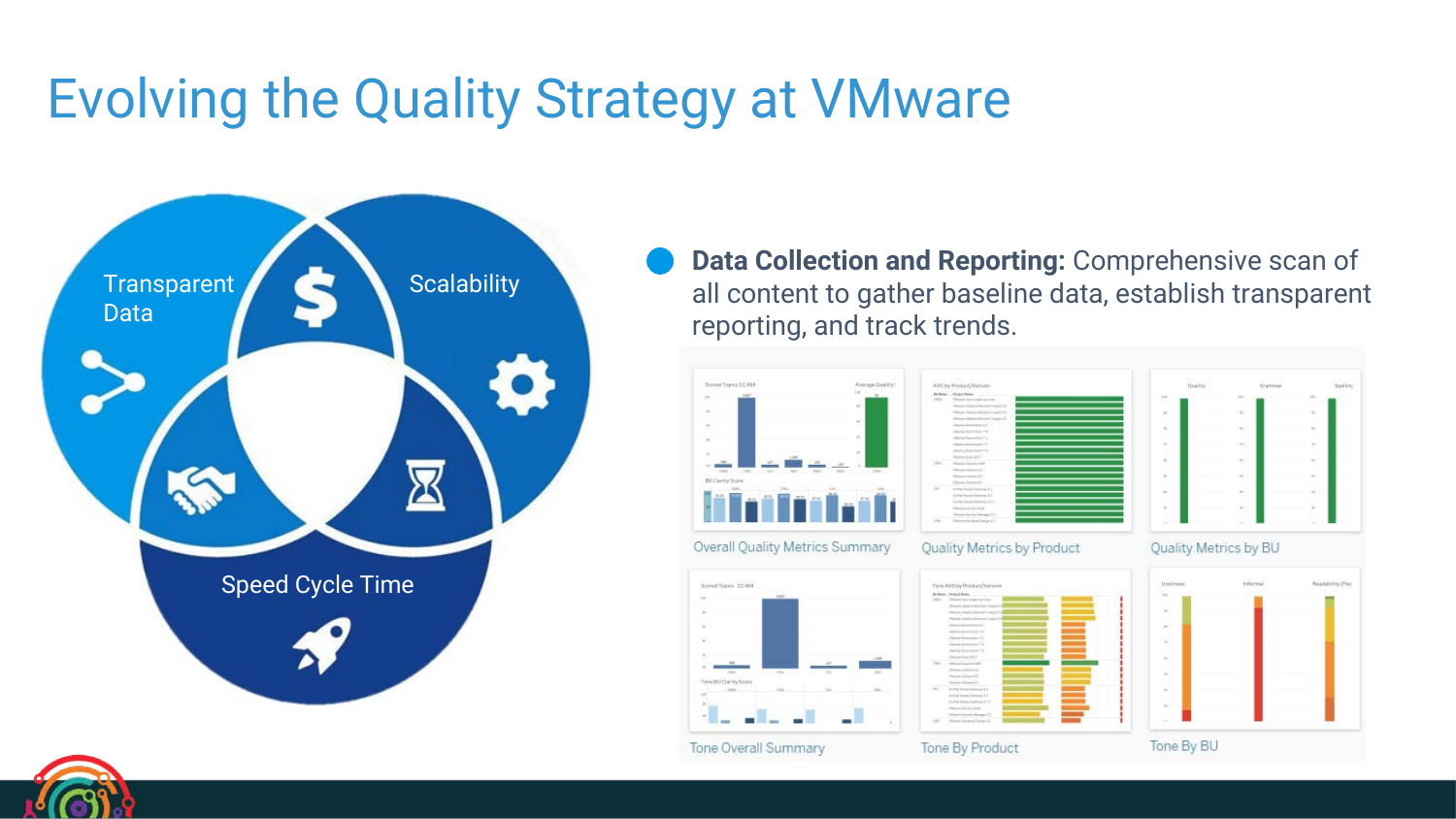

**Speed Cycle Time:** Use automation and data to evolve editorial and quality strategy that supports continuous deployment model.

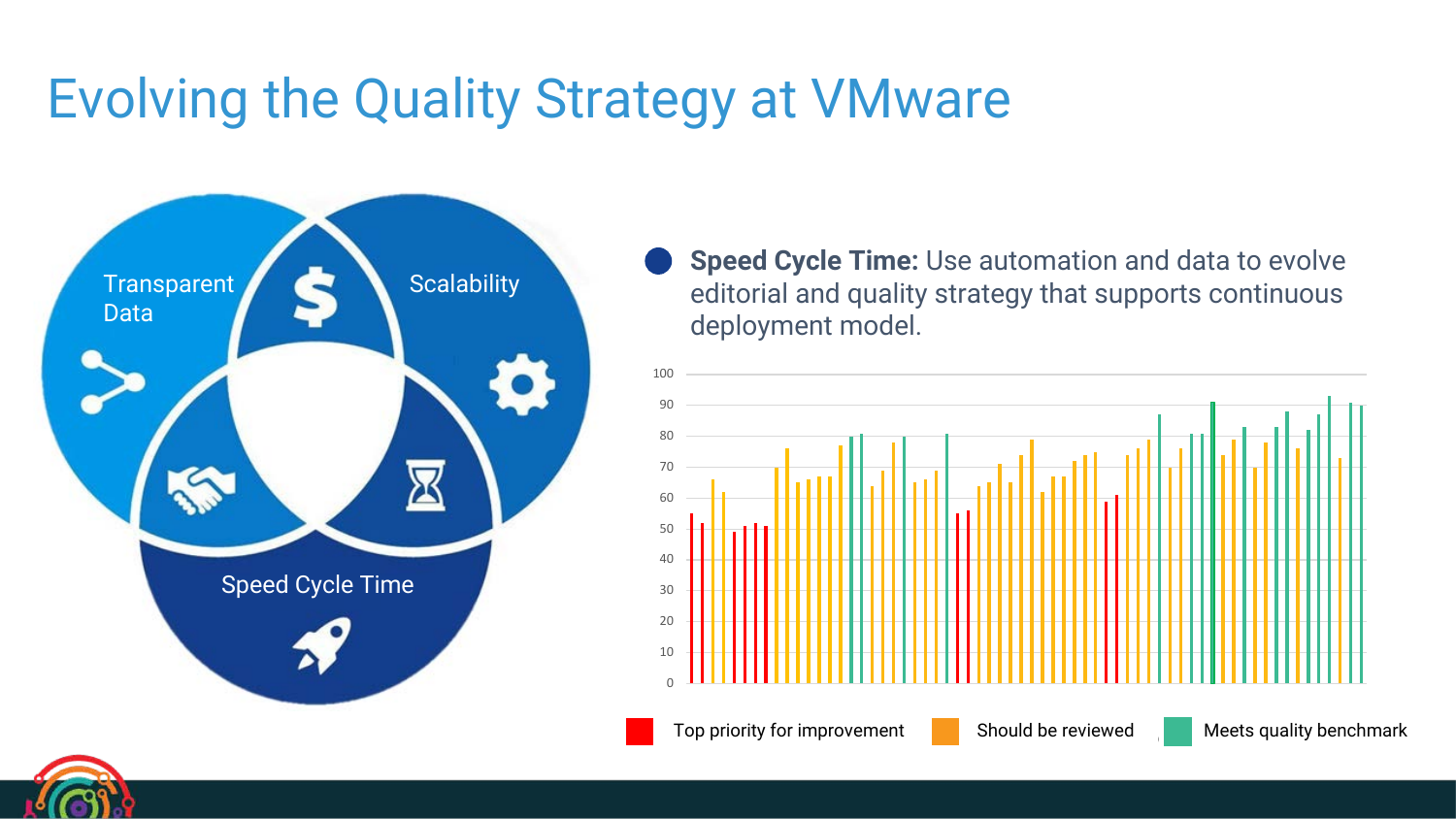

**Business Outcomes:** Drive cost savings to self-fund new initiatives, ease authoring experience, and improve customer satisfaction.

**4** Editors **1** Acrolinx Program Manager



Users agree that Acrolinx improves the **73%** Users agree that<br>content quality



Users agree that Acrolinx saves time in **60%** bigher quality content **60%** 

Content

acrolinx

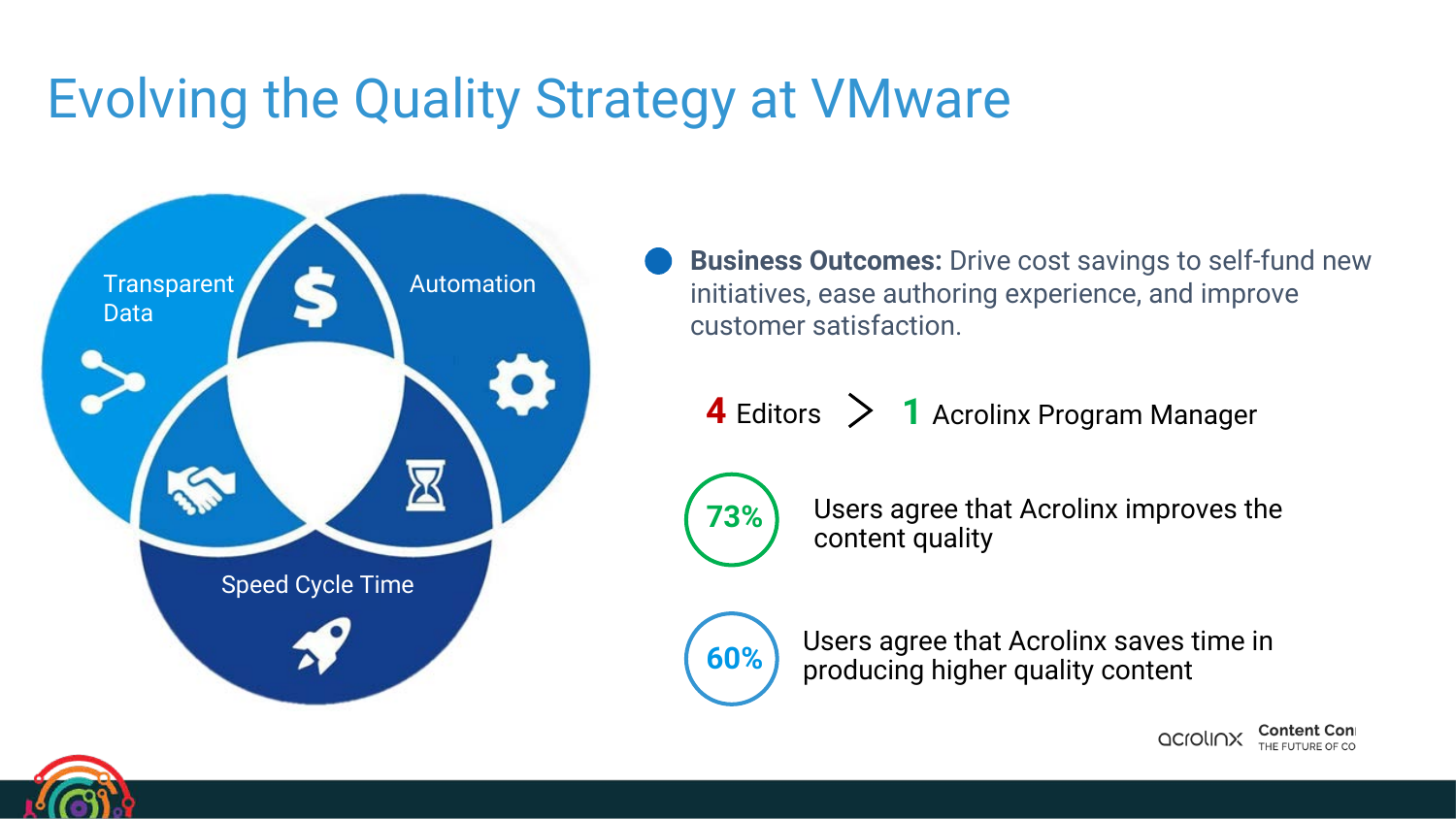### VMware Content Quality Service

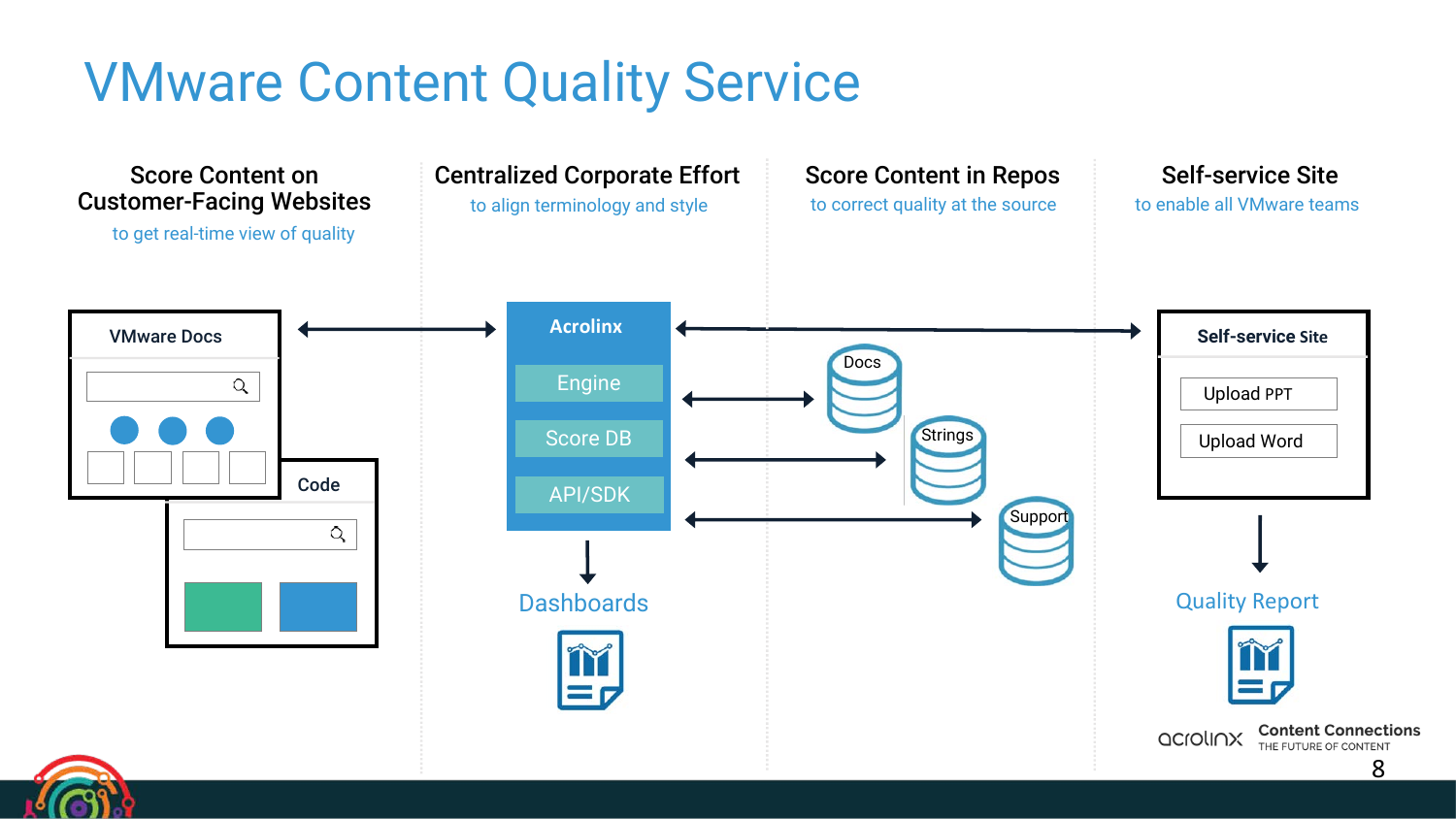### Acrolinx & VMware SDK Architecture



### Automation Challenges

- No clear way to do high-volume processing
- Acrolinx REST API was not mature
- Acrolinx uses in-memory queueing
- Acrolinx reporting didn't meet our needs
- No support for .NET

### VMware SDK Benefits

- Able to process 25-40K requests day
- Encapsulated & simplified Acrolinx API
- Reporting agility
- SDK allows us to quickly interface to existing applications to onboard new teams

acrolinx

**Content Connections** 

THE FUTURE OF CONTENT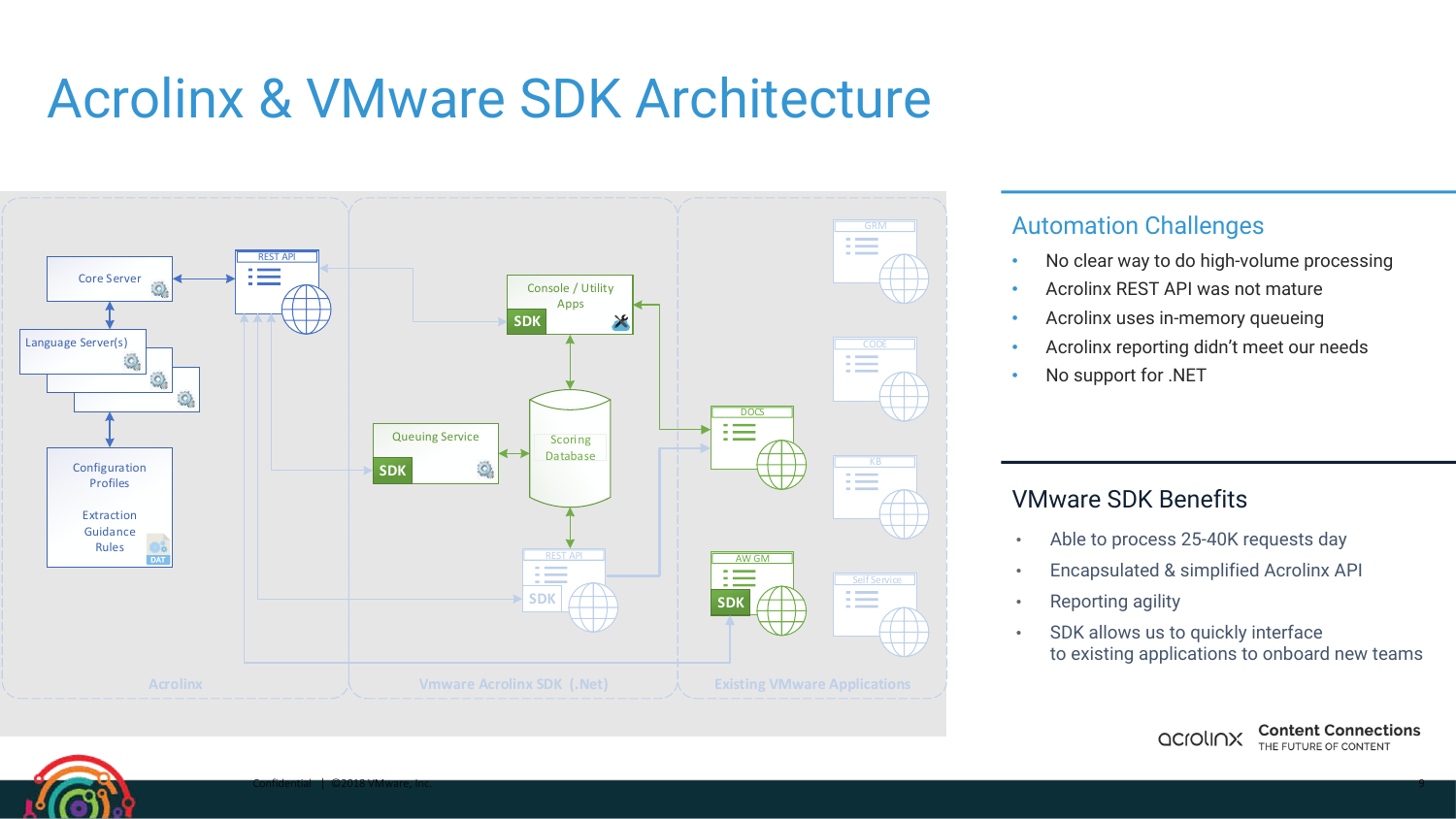# Automated Reporting for all Audiences

### Reporting for Authors

10

- Use the Acrolinx sidebar while authoring
- Content is scanned on check-in
- Automated quality reports at build-time for H5 and PDF

| Topic (click for Topic report)                         | <b>Quality Score</b> |
|--------------------------------------------------------|----------------------|
| <b>Preface Secure Config</b>                           | 100                  |
| <b>Updated Information</b>                             | 100                  |
| Configuring Network Security and Secure Communications | 88                   |
| Configure X-Frame-Options Response Header              | 74                   |
| Deny ICMPv4 Echoes to Broadcast Address                | 88                   |
| Ports and Protocols                                    | 100                  |

### Reporting for Biz Leaders

- DB stores scores for all checked-in content
- Transparent dashboards show KPI status
- Tableau reports enable data drill-down



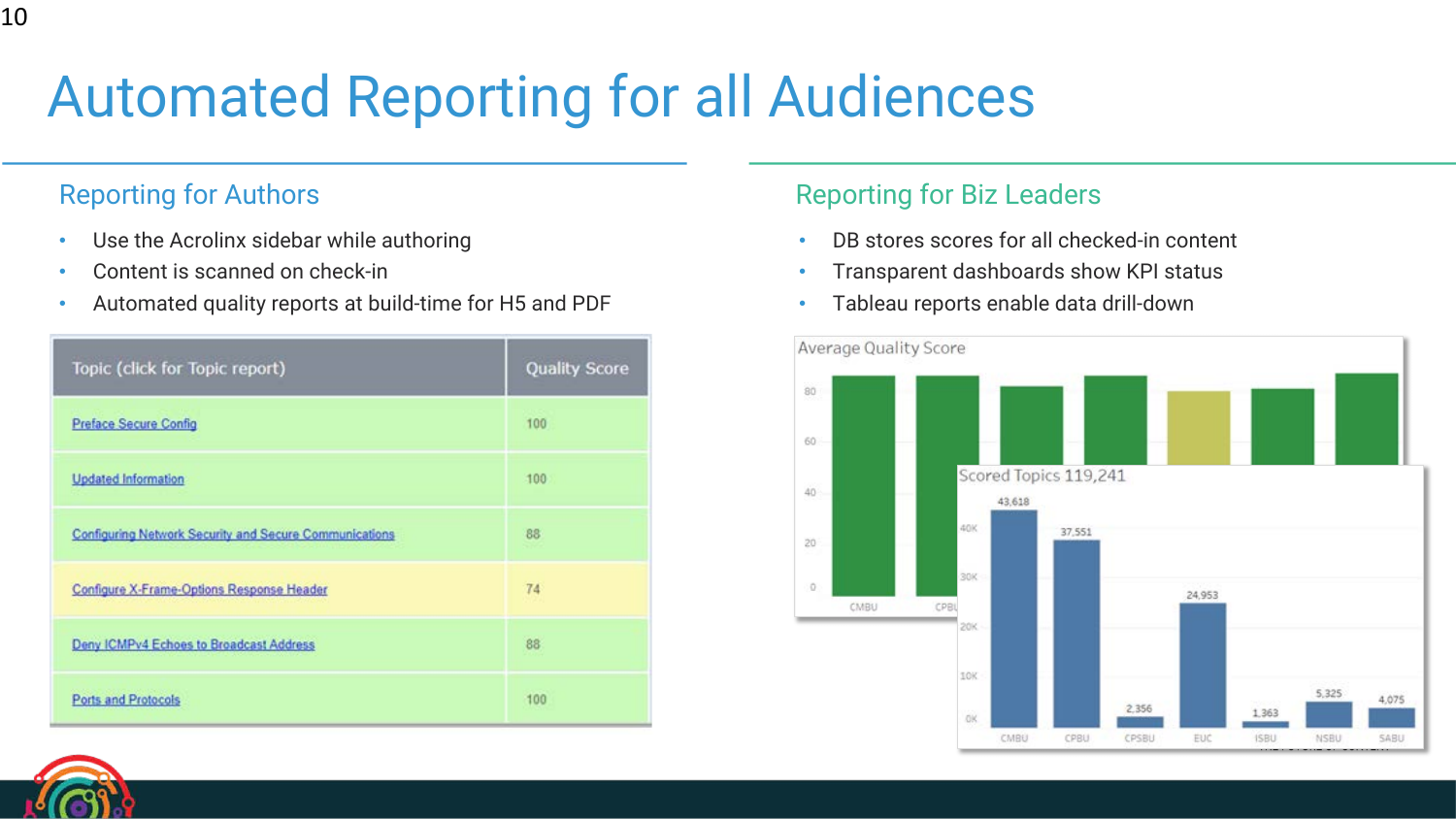### VMware Enterprise Onboarding Approach

### Governance

**Integrate Acrolinx** Build profile to improve score Goals accuracy and reports for biz teams Conduct initial audit and into production determine tool **2**pipelines and value for meeting authoring tools quality standards **1 3**

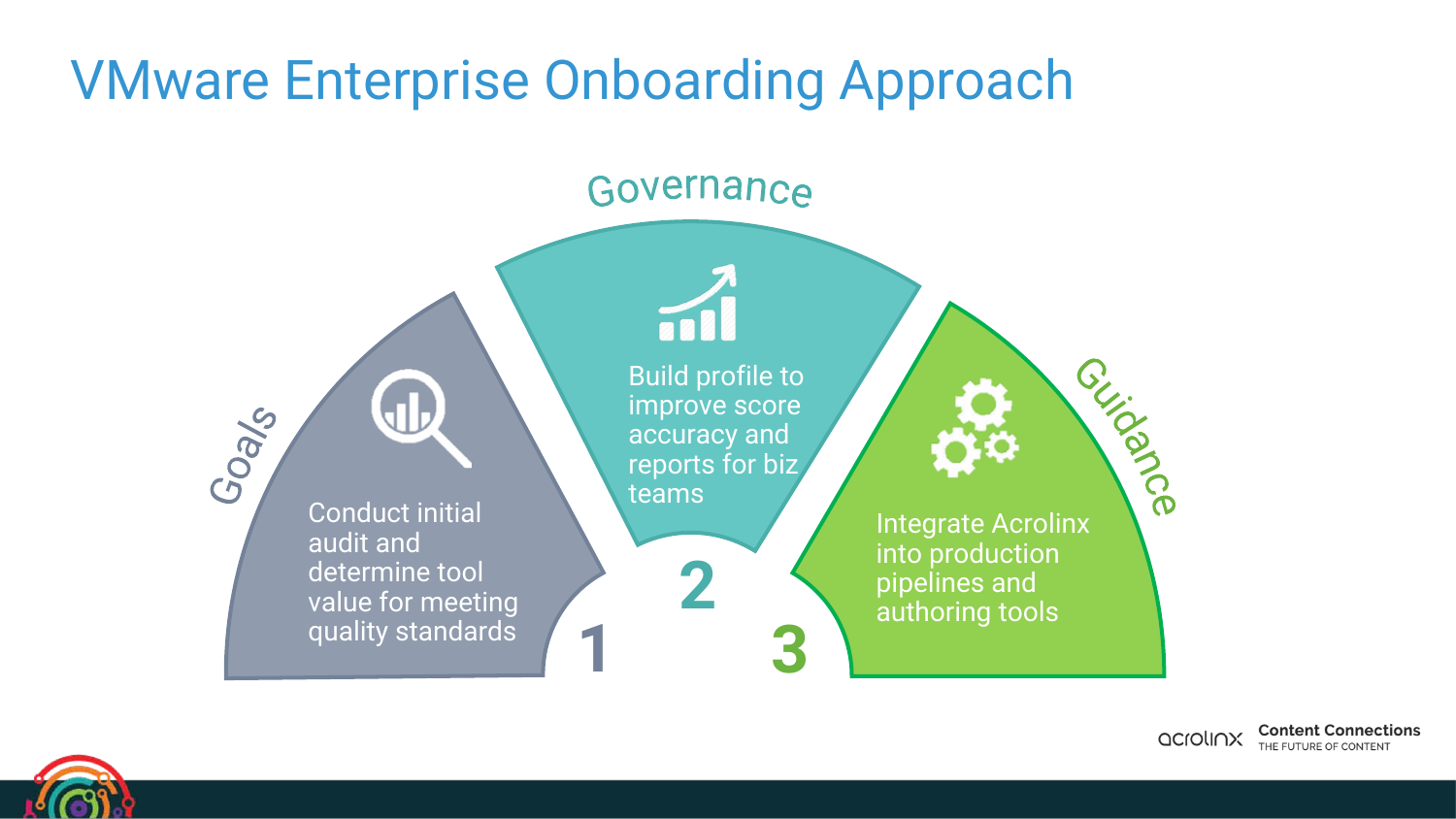### Next Steps for Acrolinx at VMware

|                | <b>ENABLE</b>                                                                            | <b>EMPOWER</b>                                              | <b>ENRICH</b>                                                           |
|----------------|------------------------------------------------------------------------------------------|-------------------------------------------------------------|-------------------------------------------------------------------------|
| <b>Current</b> | Use Acrolinx to create<br>high-quality, brand-<br>compliant content<br>across divisions. | Use Acrolinx data to<br>make tactical content<br>decisions. | Use Acrolinx data to<br>evolve the editorial<br>strategy.               |
| 2018 Goals     | Implement self-service<br>profile management<br>for stakeholders.                        | Gate check-ins based<br>on quality thresholds.              | Use big data analysis to<br>establish content value<br>KPI <sub>s</sub> |

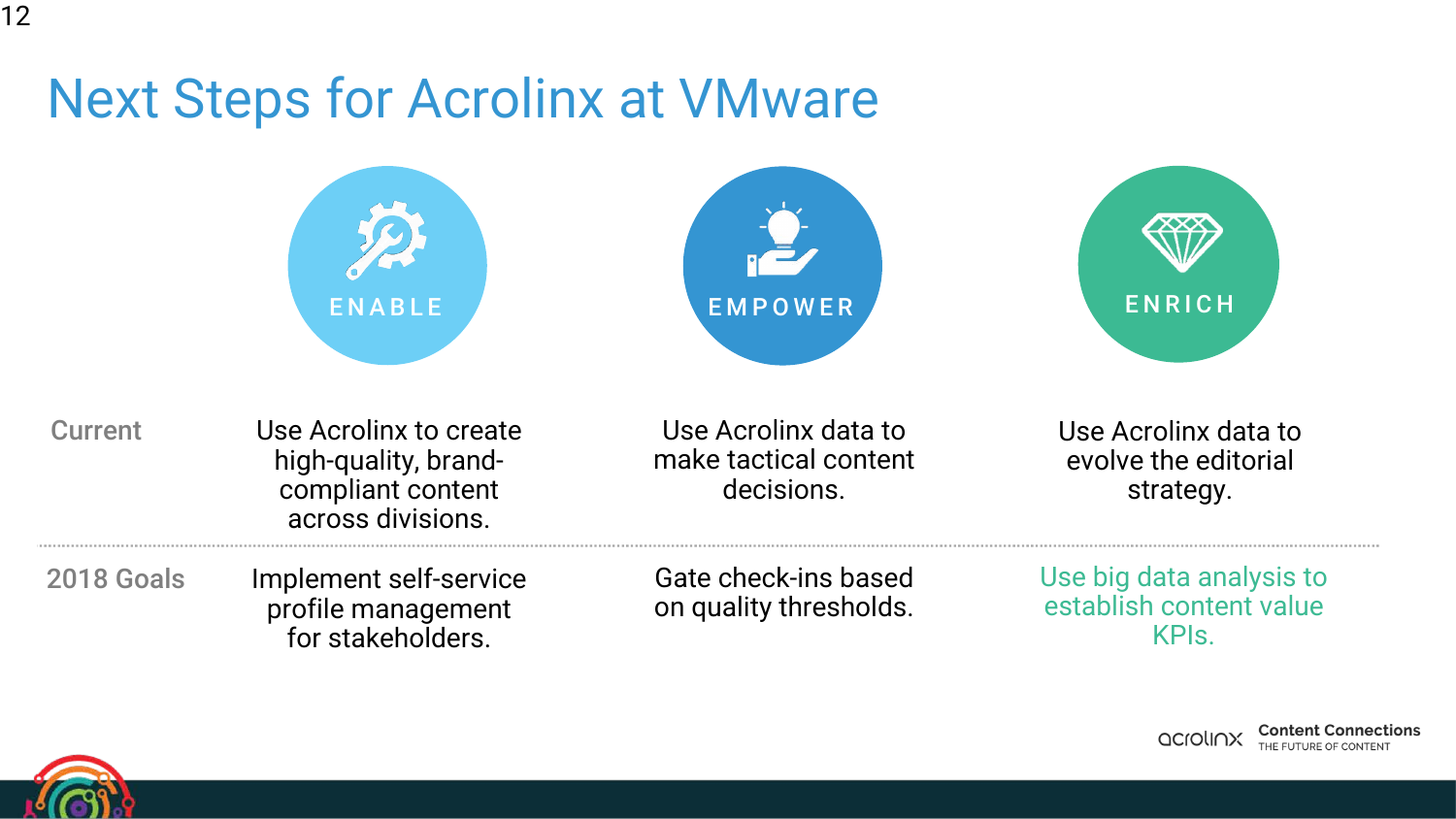### Content Performance Metric & BI Analysis – Stage 1

**Goal:** Judgement-free assessment of current metric capability.

| <b>Value Dimension</b>  | <b>Metric/Mechanism</b>                                                     | <b>Status</b> | <b>Guiding Questions</b>                                                                                |  |  |
|-------------------------|-----------------------------------------------------------------------------|---------------|---------------------------------------------------------------------------------------------------------|--|--|
| Measure content usage   | Page views<br>$\bullet$<br><b>Impressions</b>                               |               | • Do you measure this?<br>• How do you measure this?                                                    |  |  |
| <b>Measure CSAT</b>     | <b>Helpful rating</b><br><b>Stars</b><br>Upvote                             |               |                                                                                                         |  |  |
| Measure content quality | Adherence to process<br>$\bullet$<br><b>Acrolinx score</b><br>$\bullet$     |               | • Where is the data stored?<br>• Who is the owner of the data?<br>• What does the data model look like? |  |  |
| Measure info freshness  | Last updated<br>$\bullet$<br>Adherence to release EOL<br>Mean time to touch | e de          |                                                                                                         |  |  |
| Measure responsiveness  | Closure rate<br>$\bullet$<br>Mean time to closure                           |               |                                                                                                         |  |  |

**Note:** Non-negotiables are security and performance where metrics are SLAs and P0 requirements.

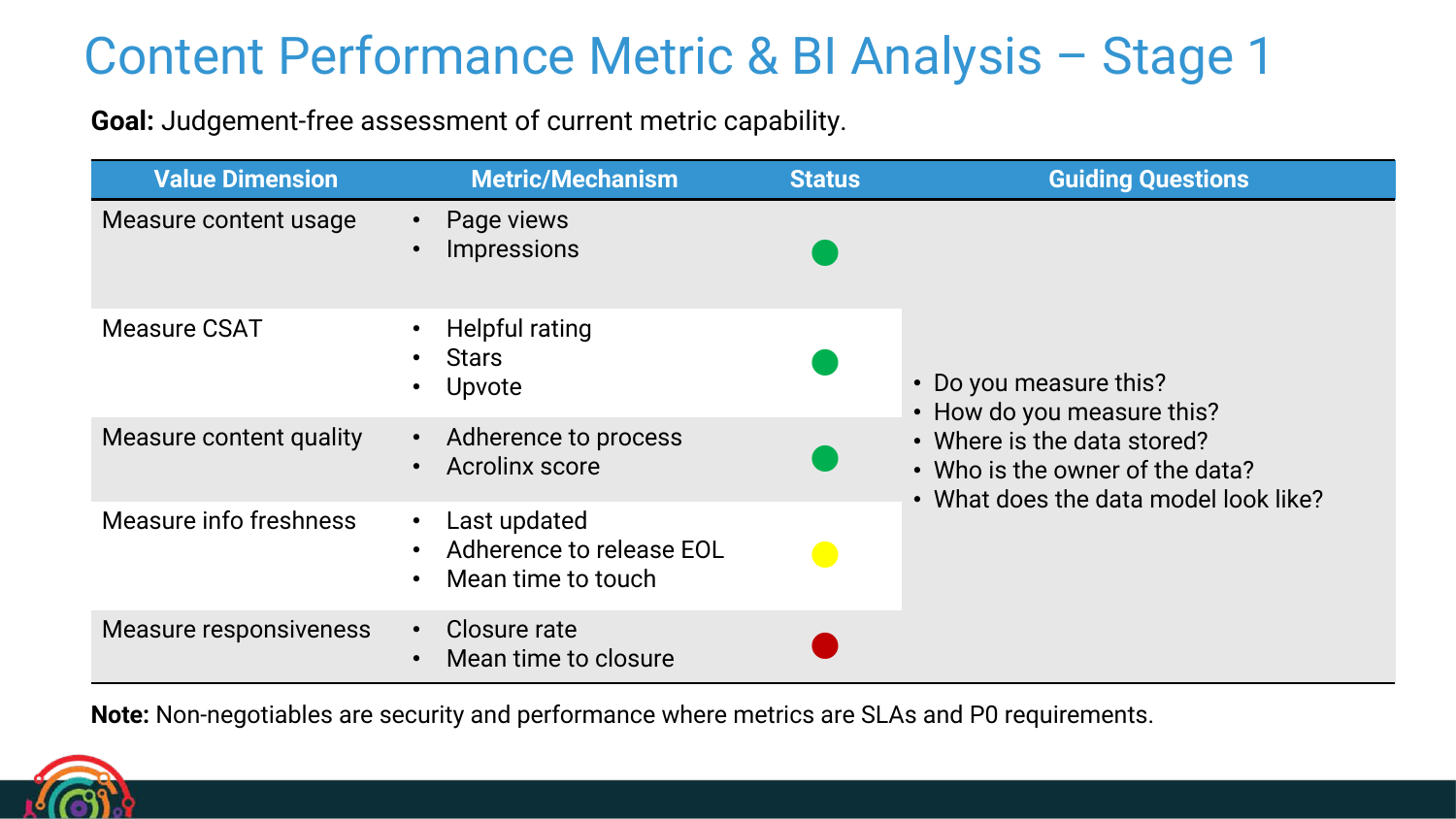### Content Performance Metric & BI Analysis – Stage 2

**Goal:** Establish baselines for each metric that sets a standard for performing content.

| <b>Value Dimension</b>  | Metric/Mechanism                                                                                                              | <b>Status</b> | <b>Guiding Questions</b>                                                                                                                                          |
|-------------------------|-------------------------------------------------------------------------------------------------------------------------------|---------------|-------------------------------------------------------------------------------------------------------------------------------------------------------------------|
| Measure content usage   | • X page views/ $#$ of users                                                                                                  |               | • What is the current baseline?<br>• What are the known industry<br>benchmarks?<br>• How can you apply nuance to<br>your content?<br>• What are company policies? |
| <b>Measure CSAT</b>     | X% helpful rating                                                                                                             |               |                                                                                                                                                                   |
| Measure content quality | 80 Acrolinx quality score for docs<br>$\bullet$<br>95 Acrolinx quality score for strings<br>X% tech review comments addressed |               |                                                                                                                                                                   |
| Measure info freshness  | Less than X days to touch<br>X% compliance with EOL process                                                                   |               |                                                                                                                                                                   |
| Measure responsiveness  | X% bug closure rate in cycle<br>X days as mean time to closure                                                                |               |                                                                                                                                                                   |

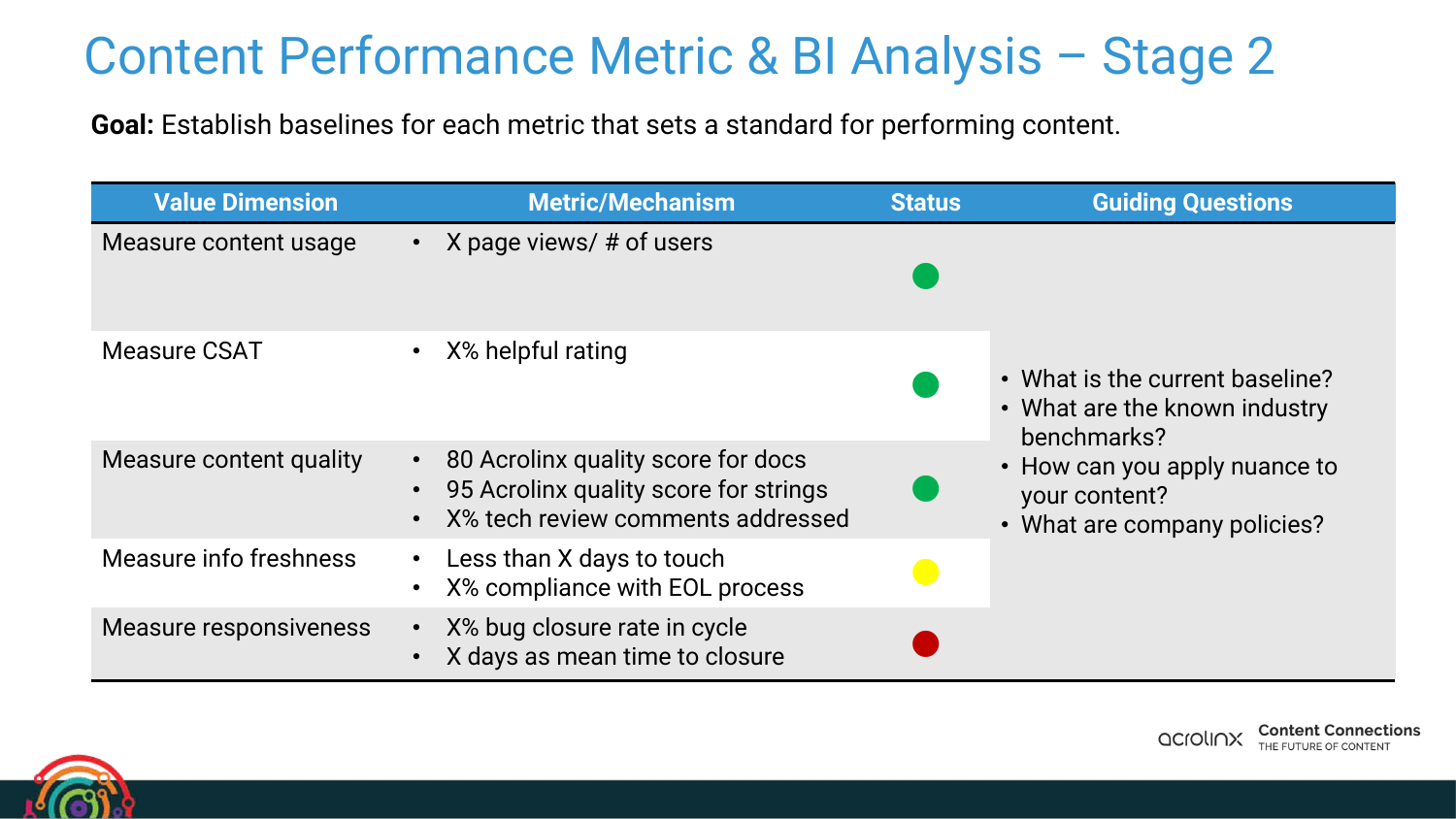### Content Performance Metric & BI Analysis – Stage 3

**Goal:** Apply BI and big data analysis to correlate data and answer business questions based on content value.



- What content can I stop maintaining right now because no one is using it?
- How should I prioritize maintenance work
- Does Acrolinx quality, readability, tone, or topic length have any influence on customer satisfaction?
- Does Acrolinx quality, readability, tone, or topic length have any influence on SEO?
- How can I identify and fix content that is performing poorly only because people can't find it?
- Are certain types or qualities of content more likely to be successful?
- Can I use my resources more efficiently by taking advantage of *when* in the release cycle users engage with different doc types, subjects, or features?
- Do we have content gaps?
- Is my content successful?